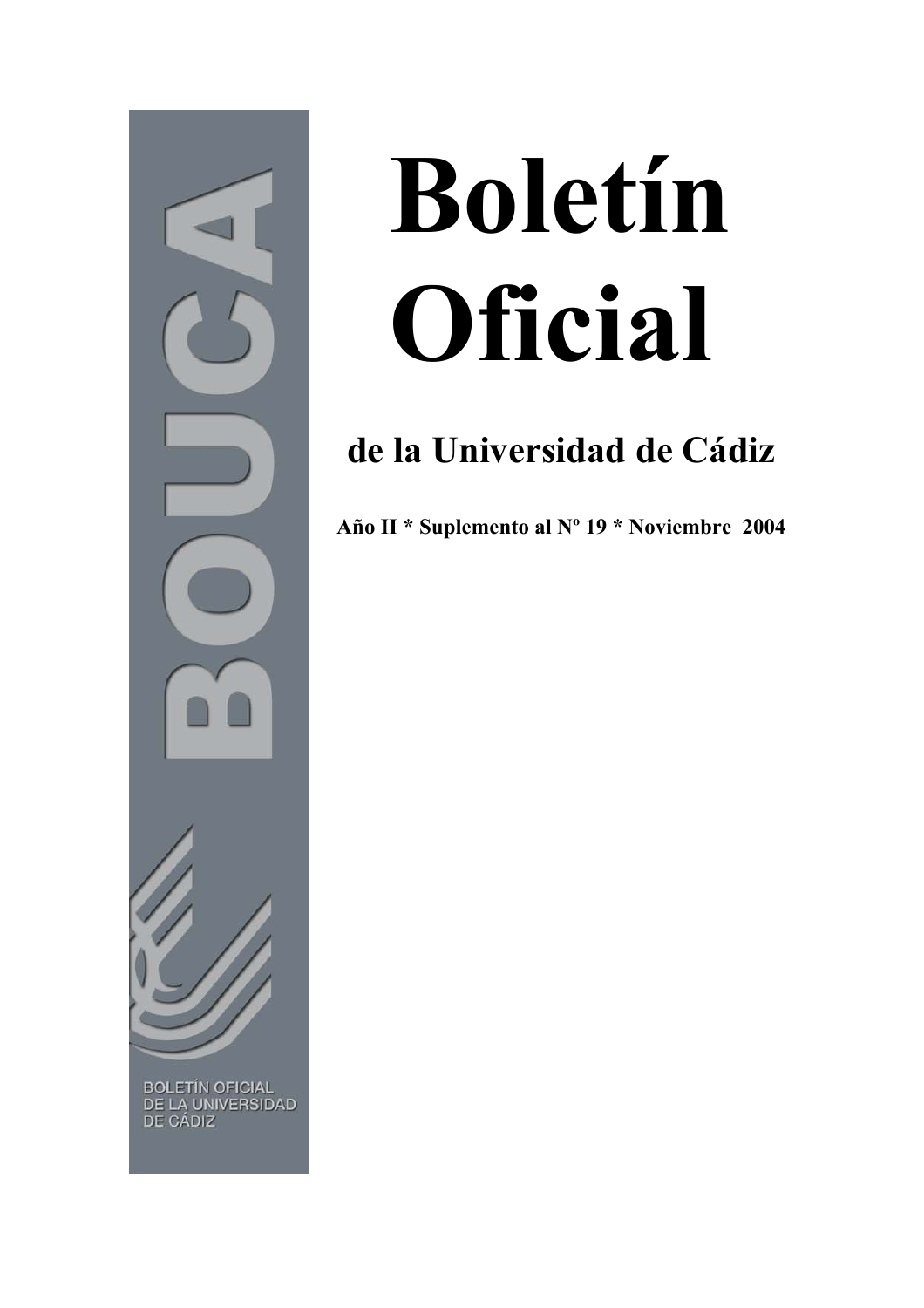### CADIZ **UNIVERSIDAD:**

# PLAN DE ESTUDIOS CONDUCENTES AL TITULO DE

# INGENIERO EN INFORMÁTICA

|                | <b>1. MATERIAS TRONCALES</b> |                                                        |                                                                                                   |                     |                                     |                |                                                                                                                                                                                                                                                                                           |                                                                                                                                                |  |
|----------------|------------------------------|--------------------------------------------------------|---------------------------------------------------------------------------------------------------|---------------------|-------------------------------------|----------------|-------------------------------------------------------------------------------------------------------------------------------------------------------------------------------------------------------------------------------------------------------------------------------------------|------------------------------------------------------------------------------------------------------------------------------------------------|--|
| Ciclo          | Curso                        | Denominación                                           | Asignaturas en las que la<br>Universidad, en su caso, organiza/<br>diversifica la materia troncal | Totales             | <b>CREDITOS ANUALES</b><br>Teóricos | Prácticos      | <b>BREVE DESCRIPCIÓN</b><br><b>DEL CONTENIDO</b>                                                                                                                                                                                                                                          | VINCULACIÓN A ÁREAS DE<br><b>CONOCIMIENTO</b>                                                                                                  |  |
| 1 <sup>0</sup> | 1/2                          | <b>Fundamentos</b><br>Matemáticos de la<br>Informática | <b>ÁLGEBRA</b>                                                                                    | 6<br>$(4,5T+1, 5A)$ | 3                                   | $\overline{3}$ | Álgebra. Métodos numéricos del álgebra.                                                                                                                                                                                                                                                   | Matemática Aplicada.<br>Álgebra.<br>Análisis Matemático.                                                                                       |  |
|                | 1/1                          |                                                        | CÁLCULO                                                                                           | 6<br>$(4,5T+1,5A)$  | 3                                   | $\overline{3}$ | Análisis matemático. Principios de los métodos numéricos.                                                                                                                                                                                                                                 | Ciencias de la Computación e Inteligencia<br>Artificial.                                                                                       |  |
|                | 1/1                          |                                                        | MATEMÁTICA DISCRETA                                                                               | 6<br>$(4,5T+1,5A)$  | $\mathcal{E}$                       | 3              | Matemática discreta                                                                                                                                                                                                                                                                       |                                                                                                                                                |  |
|                | 2/1                          |                                                        | MÉTODOS NUMÉRICOS                                                                                 | 4,5                 | $\mathfrak{2}$                      | 2,5            | Métodos numéricos                                                                                                                                                                                                                                                                         |                                                                                                                                                |  |
|                | 1/2                          | Estructura de datos y<br>de la Información             | ESTRUCTURA de DATOS I                                                                             | 6                   | $\overline{3}$                      | $\overline{3}$ | Tipos abstractos de datos. Estructuras de datos y algoritmos de<br>manipulación.                                                                                                                                                                                                          | Lenguajes y Sistemas Informáticos<br>Ciencias de la Computación e Inteligencia                                                                 |  |
|                | 2/1                          |                                                        | ESTRUCTURA de DATOS II                                                                            | 6                   | 3                                   | 3              | Estructura de Información: ficheros, bases de datos.                                                                                                                                                                                                                                      | Artificial.                                                                                                                                    |  |
|                | 1/2                          | Metodología y<br>Tecnología de la<br>Programación      | METODOLOGÍA DE LA<br>PROGRAMACIÓN                                                                 | 6                   | 3                                   | 3              | Análisis y diseño de algoritmos (Introducción). Lenguajes de Lenguajes y Sistemas Informáticos<br>programación. Diseño de programas: Descomposición modular y Ciencias de la Computación e Inteligencia<br>documentación. Técnicas de verificación y pruebas de Artificial.<br>programas. |                                                                                                                                                |  |
|                | 2/1                          |                                                        | ANÁLISIS Y DISEÑO DE<br><b>ALGORITMOS I</b>                                                       | 4,5                 | 3                                   | 1,5            | Análisis de algoritmos.                                                                                                                                                                                                                                                                   |                                                                                                                                                |  |
|                | 2/2                          |                                                        | ANÁLISIS Y DISEÑO DE<br><b>ALGORITMOS II</b>                                                      | 4,5                 | 3                                   | 1,5            | Análisis de algoritmos. Diseño de algoritmos                                                                                                                                                                                                                                              |                                                                                                                                                |  |
|                | 1/1                          | Fundamentos Físicos<br>de la Informática               | <b>FUNDAMENTOS FÍSICOS DE</b><br>LA INFORMÁTICA                                                   | 6                   | 3                                   | $\overline{3}$ | Electromagnetismo. Estado Sólido. Circuitos.                                                                                                                                                                                                                                              | Electrónica.<br>Física de la Materia Condensada.<br>Física Aplicada.<br>Ingeniería Eléctrica.<br>Tecnología Electrónica.<br>Electromagnetismo. |  |
|                | 2/1                          | Estadística                                            | <b>ESTADÍSTICA Y</b><br>PROBABILIDAD I                                                            | 4,5<br>$(3T+1, 5A)$ | $\mathfrak{2}$                      | 2,5            | Estadística Descriptiva. Probabilidades.                                                                                                                                                                                                                                                  | Estadística e Investigación Operativa<br>Ciencias de la Computación e Inteligencia                                                             |  |
|                | 2/2                          |                                                        | ESTADÍSTICA Y<br>PROBABILIDAD II                                                                  | 4,5<br>$(3T+1, 5A)$ | 3                                   | 1,5            | Métodos estadísticos aplicados.                                                                                                                                                                                                                                                           | Artificial.<br>Matemática Aplicada.                                                                                                            |  |

 $\frac{1}{\sqrt{2}}$  Curso/cuatrimestre

 $\overline{1}$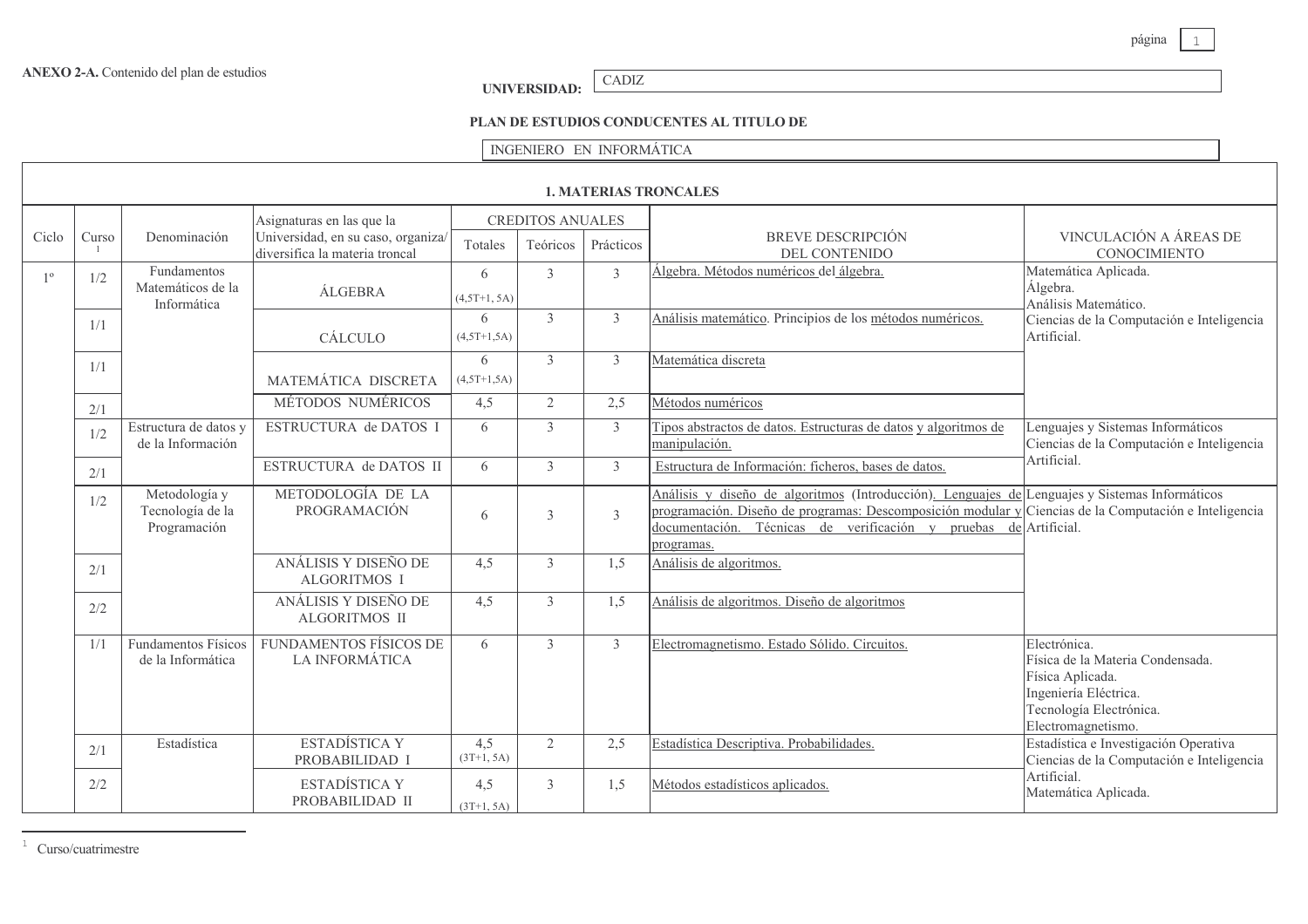|                | <b>1. MATERIAS TRONCALES</b> |                                               |                                                                                                   |                |                                     |                |                                                                                                                                                                         |                                                                                                               |  |
|----------------|------------------------------|-----------------------------------------------|---------------------------------------------------------------------------------------------------|----------------|-------------------------------------|----------------|-------------------------------------------------------------------------------------------------------------------------------------------------------------------------|---------------------------------------------------------------------------------------------------------------|--|
| Ciclo          | Curso                        | Denominación                                  | Asignaturas en las que la<br>Universidad, en su caso, organiza/<br>diversifica la materia troncal | Totales        | <b>CREDITOS ANUALES</b><br>Teóricos | Prácticos      | BREVE DESCRIPCIÓN<br>DEL CONTENIDO                                                                                                                                      | VINCULACIÓN A ÁREAS DE<br><b>CONOCIMIENTO</b>                                                                 |  |
| 1 <sup>0</sup> | 1/1                          | Estructura y<br>Tecnología de<br>Computadores | <b>FUNDAMENTOS DE</b><br><b>SISTEMAS DIGITALES</b>                                                | 6              | $\overline{3}$                      | $\mathfrak{Z}$ | Sistemas digitales combinacionales y secuenciales                                                                                                                       | Arquitectura y Tecnología de<br>Computadores.<br>Electrónica.                                                 |  |
|                | 1/2                          |                                               | <b>ESTRUCTURA Y</b><br><b>TECNOLOGÍA DE</b><br><b>COMPUTADORES</b>                                | 9              | 5                                   | $\overline{4}$ | Unidades funcionales: Memoria, procesador, periferia. Lenguajes<br>máquina y ensamblador. Esquemas de funciona-miento.<br>Electrónica. Sistemas digitales. Periféricos. | Ingeniería de Sistemas y Automática.<br>Tecnología Electrónica.                                               |  |
|                | 2/1                          | Sistemas operativos                           | SISTEMAS OPERATIVOS I                                                                             | 6<br>$(3T+3A)$ | $\overline{3}$                      | $\mathfrak{Z}$ | Organización, estructura y servicios de los sistemas operativos.<br>Gestión y Administración de memoria y de procesos. Procesos<br>concurrentes.                        | Lenguajes y Sistemas Informáticos<br>Ciencias de la Computación e Inteligencia<br>Artificial.                 |  |
|                | 2/2                          |                                               | SISTEMAS OPERATIVOS II                                                                            | 6<br>$(3T+3A)$ | $\mathfrak{Z}$                      | $\mathfrak{Z}$ | Gestión y administración de memoria. Gestión de entrada/salida.<br>Sistemas de ficheros. Sistemas distribuidos.                                                         | Arquitectura y Tecnología de<br>Computadores.                                                                 |  |
|                | 2/1                          | Teoría de Autómatas<br>y Lenguajes Formales   | TEORÍA DE AUTÓMATAS Y<br><b>LENGUAJES FORMALES</b>                                                | 4.5            | $\mathfrak{Z}$                      | 1.5            | Gramáticas y Lenguajes Formales. Máquinas secuenciales y<br>Autómatas Finitos.                                                                                          | Ciencias de la Computación e Inteligencia<br>Artificial.                                                      |  |
|                | 2/2                          |                                               | <b>MODELOS DE</b><br><b>COMPUTACIÓN</b>                                                           | 4.5            | $\mathfrak{Z}$                      | 1.5            | Funciones Recursivas. Máquinas de Turing. Redes Neuronales.                                                                                                             | Lenguajes y Sistemas Informáticos<br>Álgebra.<br>Ingeniería de Sistemas y Automática.<br>Matemática Aplicada. |  |
| $2^{\circ}$    | 1/1                          | Arquitectura e<br>Ingeniería de               | <b>ARQUITECTURA DE</b><br><b>COMPUTADORES I</b>                                                   | 4,5            | $\mathfrak{Z}$                      | 1.5            | Arquitecturas paralelas. Arquitecturas orientadas a aplicaciones y<br>lenguajes.                                                                                        | Arquitectura y Tecnología de<br>Computadores.                                                                 |  |
|                | 1/2                          | Computadores                                  | <b>ARQUITECTURA DE</b><br><b>COMPUTADORES II</b>                                                  | 4,5            | $\mathfrak{Z}$                      | 1.5            | Arquitecturas paralelas. Arquitecturas orientadas a aplicaciones y<br>lenguajes.                                                                                        | Electrónica.<br>Ingeniería de Sistemas y Automática.<br>Tecnología Electrónica.                               |  |
|                | 1/1                          | Ingeniería del                                | <b>INGENIERÍA DE REQUISITOS</b>                                                                   | 6              | $\overline{3}$                      | $\mathfrak{Z}$ | Análisis y definición de requisitos. Análisis de aplicaciones                                                                                                           | Ciencias de la Computación e Inteligencia                                                                     |  |
|                | 1/2                          | Software                                      | DISEÑO DE SISTEMAS<br><b>SOFTWARE</b>                                                             | 6              | $\overline{3}$                      | $\overline{3}$ | Diseño, propiedades y mantenimiento del software.                                                                                                                       | Artificial.<br>Lenguajes y Sistemas Informáticos.                                                             |  |
|                | 2/1                          |                                               | PLANIFICACIÓN Y GESTIÓN<br>DE PROYECTOS<br><b>INFORMÁTICOS</b>                                    | 6              | $\overline{3}$                      | $\overline{3}$ | Planificación y gestión de proyectos informáticos. Gestión de<br>configuraciones.                                                                                       |                                                                                                               |  |
|                | 1/1                          | Inteligencia Artificial<br>e Ingeniería del   | <b>INTELIGENCIA ARTIFICIAL I</b>                                                                  | 4.5            | $\mathcal{E}$                       | 1.5            | Heurísticas. Sistemas basados en el conocimiento.                                                                                                                       | Ciencias de la Computación e Inteligencia<br>Artificial.                                                      |  |
|                | 2/1                          | Conocimiento                                  | <b>INTELIGENCIA ARTIFICIAL II</b>                                                                 | 4.5            | $\mathfrak{Z}$                      | 1.5            | Aprendizaje. Percepción.                                                                                                                                                | Ingeniería de Sistemas y Automática.<br>Lenguajes y Sistemas Informáticos.                                    |  |
|                | 2/1                          | Procesadores de<br>Lenguajes                  | PROCESADORES DE<br><b>LENGUAJES I</b>                                                             | 4.5            | $\mathfrak{Z}$                      | 1.5            | Compiladores, traductores e intérpretes. Fases de compilación.<br>Optimización de código. Macroprocesadores.                                                            | Ciencias de la Computación e Inteligencia<br>Artificial.<br>Lenguajes y Sistemas Informáticos.                |  |
|                | 2/2                          |                                               | PROCESADORES DE<br><b>LENGUAJES II</b>                                                            | 4,5            | 1.5                                 | $\mathfrak{Z}$ | Compiladores, traductores e intérpretes. Fases de compilación.<br>Optimización de código. Macroprocesadores.                                                            |                                                                                                               |  |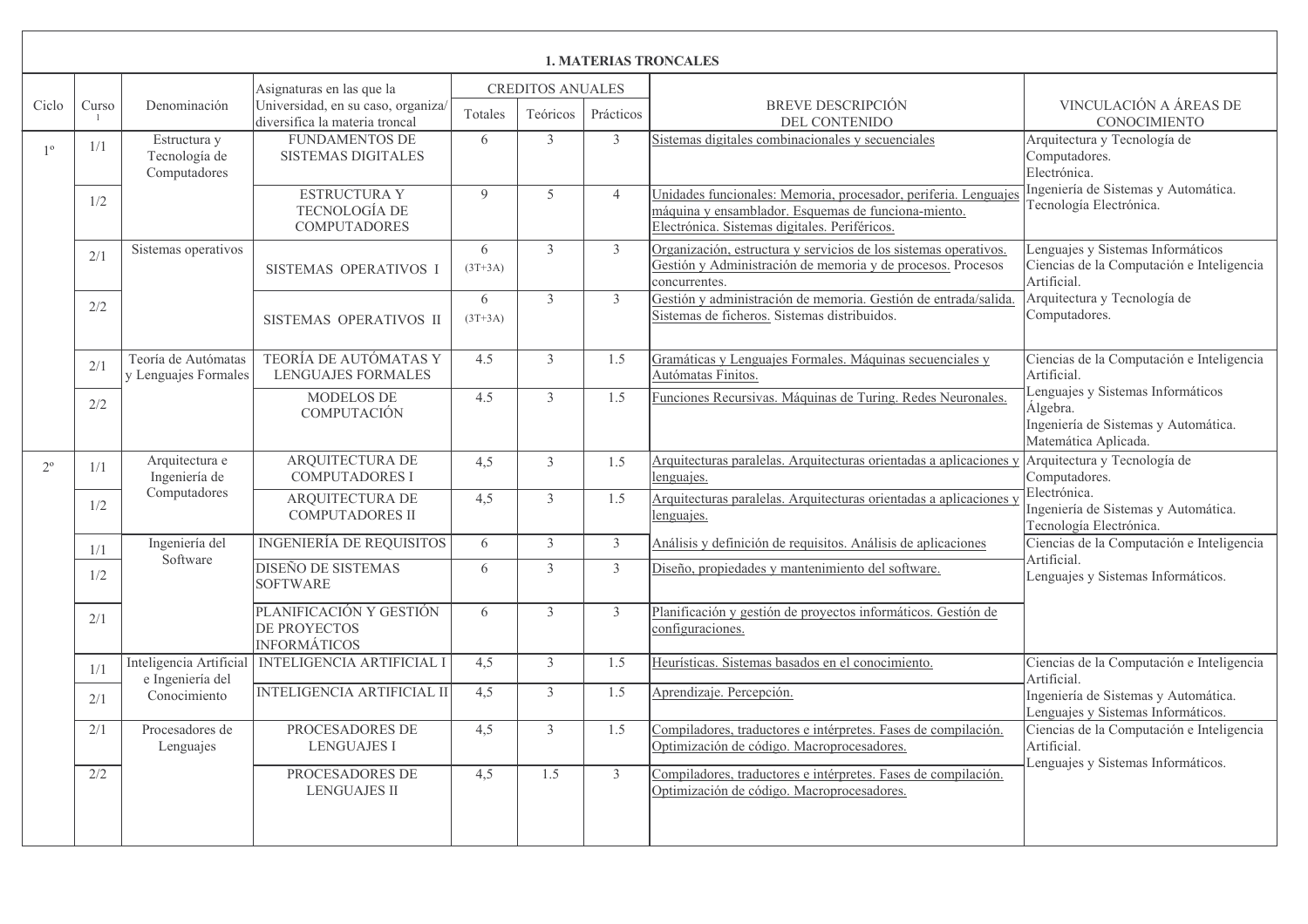|       | <b>1. MATERIAS TRONCALES</b> |                       |                                                                                                   |             |                                     |             |                                                                                                                                                                    |                                                                                                                                                                                                               |  |
|-------|------------------------------|-----------------------|---------------------------------------------------------------------------------------------------|-------------|-------------------------------------|-------------|--------------------------------------------------------------------------------------------------------------------------------------------------------------------|---------------------------------------------------------------------------------------------------------------------------------------------------------------------------------------------------------------|--|
| Ciclo | Curso                        | Denominación          | Asignaturas en las que la<br>Universidad, en su caso, organiza/<br>diversifica la materia troncal | Totales     | <b>CREDITOS ANUALES</b><br>Teóricos | Prácticos   | <b>BREVE DESCRIPCIÓN</b><br>DEL CONTENIDO                                                                                                                          | VINCULACIÓN A ÁREAS DE<br><b>CONOCIMIENTO</b>                                                                                                                                                                 |  |
|       | 2/1                          | Redes                 | <b>REDESI</b>                                                                                     | 4,5         |                                     | .5          | Arquitectura de Redes.                                                                                                                                             | Arquitectura y Tecnología de                                                                                                                                                                                  |  |
|       | 2/2                          |                       | <b>REDESII</b>                                                                                    | 4.5         |                                     | .5          | Comunicaciones                                                                                                                                                     | Computadores                                                                                                                                                                                                  |  |
|       | 1/1                          | Sistemas Informáticos | TECNOLOGÍA AVANZADA<br>DE BASES DE DATOS                                                          | h           |                                     |             | Tecnologías avanzadas de sistemas de información, bases de<br>datos y sistemas operativos.                                                                         | Arquitectura y Tecnología de<br>Computadores.                                                                                                                                                                 |  |
|       | 2/2                          |                       | <b>PROYECTOS INFORMÁTICOS</b>                                                                     | $\mathbf Q$ |                                     | $\mathbf Q$ | Metodología de análisis. Configuración, diseño y evaluación de<br>sistemas informáticos. Entornos de sistemas informáticos.<br>Proyectos de sistemas informáticos. | Ciencias de la Computación e Inteligencia<br>Artificial.<br>Estadística e Investigación Operativa.<br>Ingeniería de Sistemas y Automática.<br>Lenguajes y Sistemas Informáticos.<br>Organización de empresas. |  |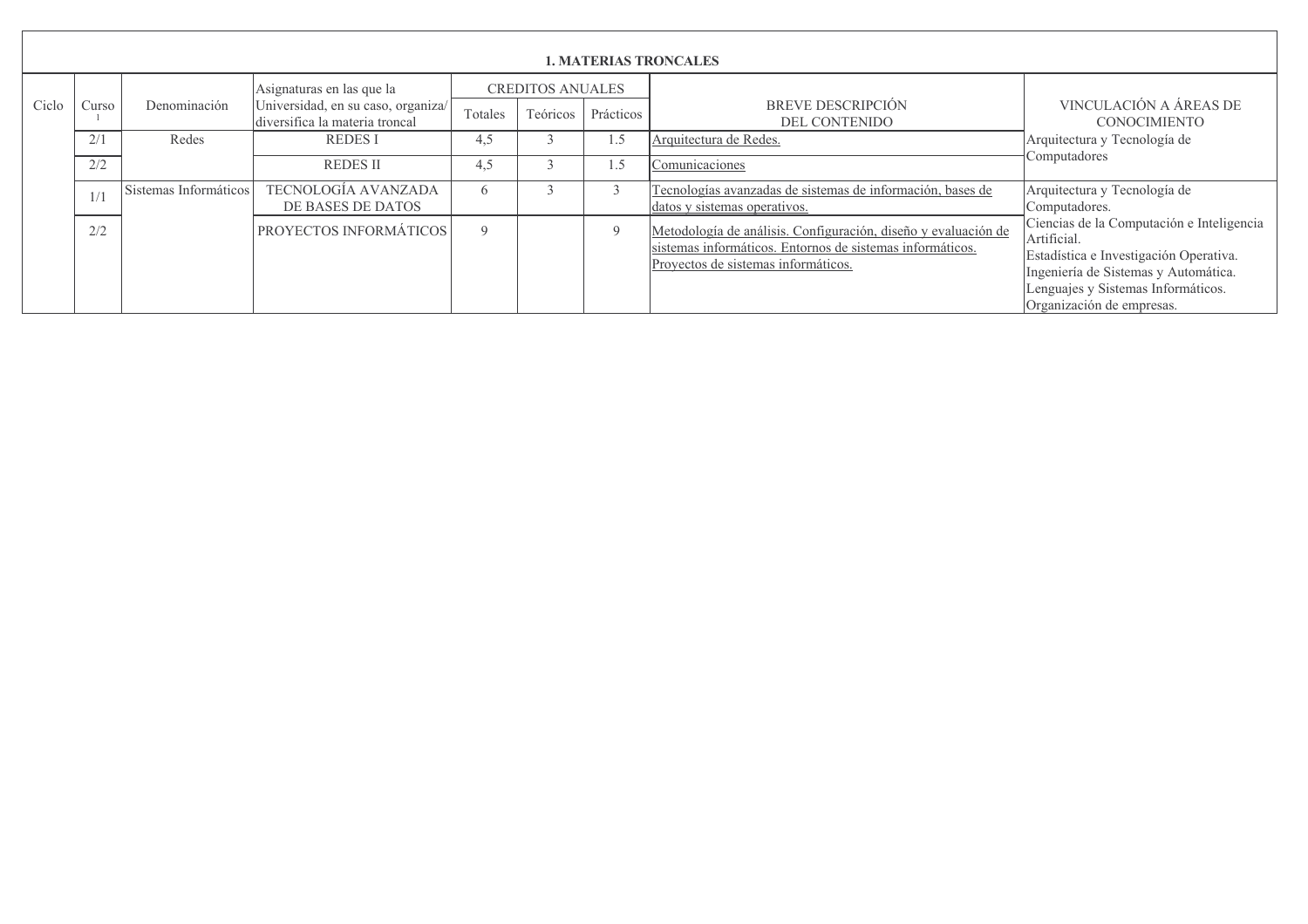**UNIVERSIDAD** CÁDIZ

|             |                        |                                                                   |         |                         |                | 2. MATERIAS OBLIGATORIAS DE UNIVERSIDAD (en su caso) <sup>1</sup>                                                                                                                                                                                    |                                                                                            |
|-------------|------------------------|-------------------------------------------------------------------|---------|-------------------------|----------------|------------------------------------------------------------------------------------------------------------------------------------------------------------------------------------------------------------------------------------------------------|--------------------------------------------------------------------------------------------|
|             |                        |                                                                   |         | <b>CREDITOS ANUALES</b> |                |                                                                                                                                                                                                                                                      |                                                                                            |
| Ciclo       | Curso<br>$\mathcal{L}$ | Denominación                                                      | Totales | Teóricos                | Prácticos      | BREVE DESCRIPCION DEL CONTENIDO                                                                                                                                                                                                                      | <b>VINCULACION A AREAS DE</b><br>CONOCIMIENTO <sup>3</sup>                                 |
| $1^{\circ}$ | 1/1                    | INTRODUCCIÓN A LA<br>PROGRAMACIÓN                                 | 7,5     | $\overline{3}$          | 4,5            | Resolución de problemas con ordenador. Programación Estructurada.<br>Procedimientos y Funciones. Tipos de datos básicos y elaborados.<br>Recursividad                                                                                                | Lenguajes y Sistemas Informáticos<br>Ciencias de la Computación e Inteligencia Artificial. |
|             | 1/2                    | PRINCIPIOS DE<br><b>ELECTRÓNICA</b>                               | 6       | 3                       | $\mathfrak{Z}$ | Circuitos electrónicos integrados analógicos y digitales. Aplicación a<br>equipos informáticos típicos.                                                                                                                                              | Electrónica.                                                                               |
|             | 1/1                    | <b>INFORMÁTICA</b><br><b>GENERAL</b>                              | 6       | $\overline{3}$          | $\mathfrak{Z}$ | Conceptos generales de informática. Composición de un sistema<br>informático. Instalación y evaluación de un sistema informático.<br>Nuevas Tecnologías                                                                                              | Lenguajes y Sistemas Informáticos<br>Ciencias de la Computación e Inteligencia Artificial. |
|             | $2/2$                  | PROGRAMACIÓN<br>ORIENTADA A<br><b>OBJETOS</b>                     | 6       | 3                       | $\mathfrak{Z}$ | El paradigma de la programación orientada a objetos. Lenguajes de<br>programación orientada a objetos.                                                                                                                                               | Lenguajes y Sistemas Informáticos<br>Ciencias de la Computación e Inteligencia Artificial. |
|             | 2/2                    | <b>DISEÑO DE</b><br><b>COMPUTADORES</b>                           | 6       | $\mathfrak{Z}$          | $\mathfrak{Z}$ | Técnicas de diseño. Lenguajes de descripción. Herramientas y entornos Arquitectura y Tecnología de Computadores.<br>de diseño. Dispositivos programables. Diseño de bloques funcionales.                                                             |                                                                                            |
|             | 3/1                    | <b>REDES DE</b><br><b>ORDENADORES</b>                             | 6       | $\mathfrak{Z}$          | $\mathfrak{Z}$ | Estructura jerárquica de las redes. Redes de área local. Redes de área<br>extendida. Interconexión de redes.                                                                                                                                         | Arquitectura y Tecnología de Computadores                                                  |
|             | 3/1                    | <b>BASES DE DATOS</b>                                             | 6       | $\overline{3}$          | $\overline{3}$ | Modelos de datos. Sistemas de Bases de Datos.                                                                                                                                                                                                        | Lenguajes y Sistemas Informáticos<br>Ciencias de la Computación e Inteligencia Artificial. |
|             | 3/1                    | <b>TRADUCTORES</b>                                                | 7,5     | 3                       | 4.5            | Descripción, análisis y traducción de lenguajes formales.<br>Compiladores, intérpretes y procesadores de lenguajes formales.                                                                                                                         | Lenguajes y Sistemas Informáticos<br>Ciencias de la Computación e Inteligencia Artificial. |
|             | 3/1                    | <b>INGENIERÍA DEL</b><br><b>SOFTWARE</b>                          | 6       | $\mathfrak{Z}$          | $\mathfrak{Z}$ | Modelos de proceso de software. Metodologías de desarrollo de<br>aplicaciones. Análisis y diseño de aplicaciones en tiempo real.                                                                                                                     | Lenguajes y Sistemas Informáticos<br>Ciencias de la Computación e Inteligencia Artificial. |
|             | 3/2                    | ADMINISTRACIÓN DE<br><b>SISTEMAS OPERATIVOS</b>                   | 4.5     | 1.5                     | $\mathfrak{Z}$ | Instalación y actualización del sistema operativo. Arranque y parada.<br>Gestión de usuarios. Gestión de recursos. Sistemas de ficheros.<br>Sistemas tolerantes a fallos.                                                                            | Lenguajes y Sistemas Informáticos<br>Ciencias de la Computación e Inteligencia Artificial. |
| $2^{\circ}$ | 1/2                    | RECONOCIMIENTO DE<br><b>PATRONES</b>                              | 7,5     | 4,5                     | $\mathfrak{Z}$ | Preprocesado y Extracción de Características. Estimación paramétrica<br>y no paramétrica. Generalización. Técnicas de Clasificación.                                                                                                                 | Ciencias de la Computación e Inteligencia Artificial.<br>Lenguajes y Sistemas Informáticos |
|             | 2/2                    | <b>SEGURIDAD Y</b><br><b>COMPETENCIAS</b><br><b>PROFESIONALES</b> | 7,5     | 4,5                     | $\mathfrak{Z}$ | Problemas de seguridad y mecanismos de control en sistemas<br>operativos, bases de datos y redes. Criptografía, Gestión y<br>planificación de la seguridad de un sistema informático. Aspectos<br>legales y éticos de la seguridad de la información | Lenguajes y Sistemas Informáticos<br>Ciencias de la Computación e Inteligencia Artificial. |

The Theorem incluidas por la Universidad en el plan de estudios como obligatorias para el alumno.<br>
<sup>2</sup> La especificación por cursos es opcional para la Universidad.<br>
<sup>3</sup> Libremente decidida por la Universidad.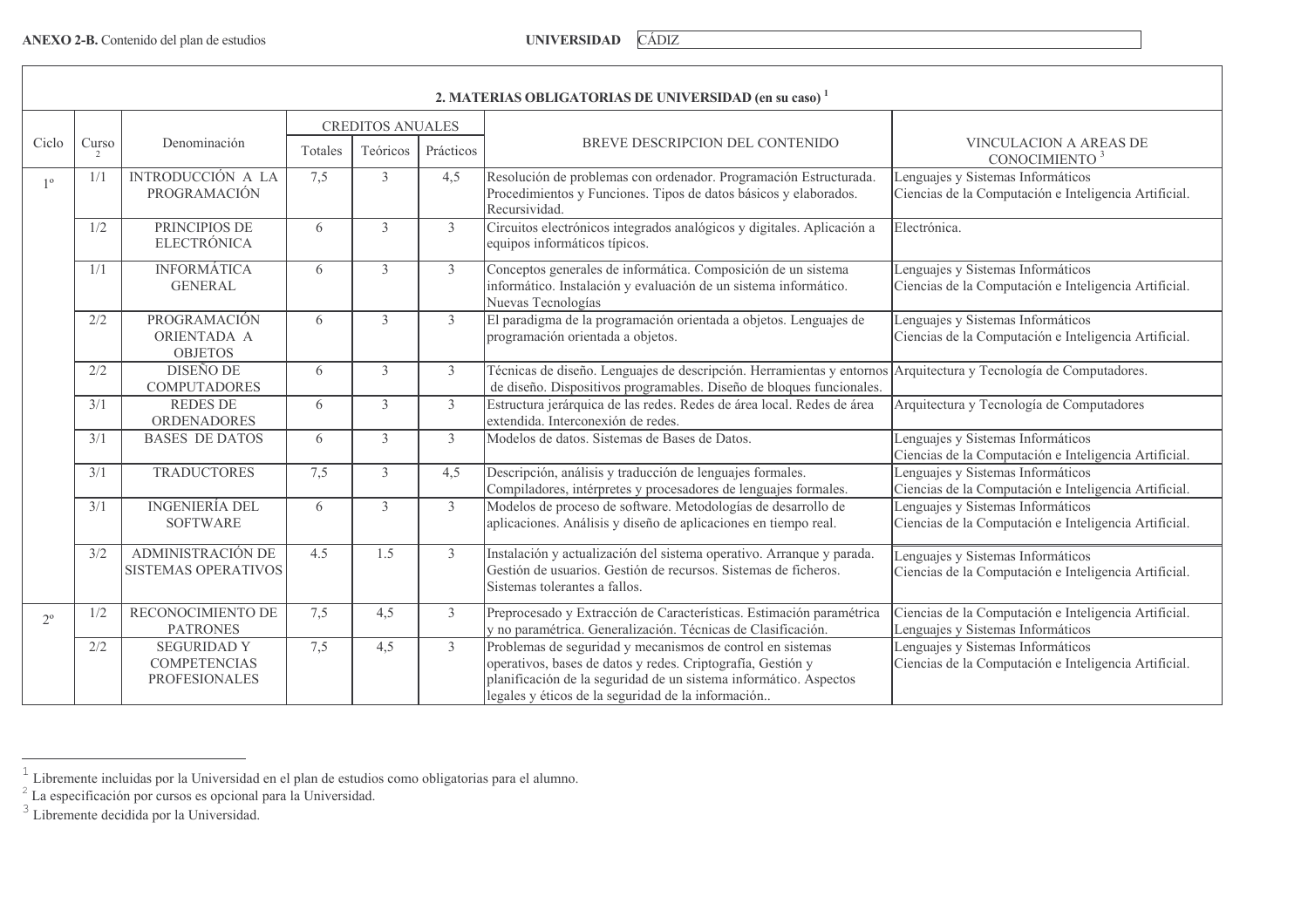ANEXO 2-C. Contenido del plan de estudios

**UNIVERSIDAD CÁDIZ** 

|                                                                                    |                                  |                 |                | 3. MATERIAS OPTATIVAS (en su caso)                                                                                                                                                                | Créditos totales para optativas <sup>1</sup> 83.5<br>- primer ciclo 34; segundo ciclo 49.5<br>- curso: 1° - 5.5; $3^{\circ}$ - 28.5; $4^{\circ}$ - 13.5; $5^{\circ}$ - 27; |  |
|------------------------------------------------------------------------------------|----------------------------------|-----------------|----------------|---------------------------------------------------------------------------------------------------------------------------------------------------------------------------------------------------|----------------------------------------------------------------------------------------------------------------------------------------------------------------------------|--|
|                                                                                    |                                  | <b>CREDITOS</b> |                |                                                                                                                                                                                                   |                                                                                                                                                                            |  |
| DENOMINACION <sup>2</sup>                                                          | Teóricos<br>Prácticos<br>Totales |                 |                | BREVE DESCRIPCION DEL CONTENIDO                                                                                                                                                                   | VINCULACION A AREAS DE CONOCIMIENTO <sup>3</sup>                                                                                                                           |  |
| PROGRAMACIÓN FUNCIONAL (4°,<br>$5^{\circ}$ )                                       | 4,5                              | 2,5             | $\overline{2}$ | Programación Funcional. Resolución de problemas mediante un lenguaje<br>funcional.                                                                                                                | Lenguajes y Sistemas Informáticos<br>Ciencias de la Computación e Inteligencia Artificial.                                                                                 |  |
| CODIFICACIÓN DE LA<br><b>INFORMACIÓN</b><br>$(4^{\circ}, 5^{\circ})$               | 4,5                              | 2,5             | $\overline{2}$ | Codificación. Algoritmos de detección de errores. Algoritmos de corrección de Ciencias de la Computación e Inteligencia Artificial.<br>errores. Aplicaciones a la Informática.                    | Lenguajes y Sistemas Informáticos.                                                                                                                                         |  |
| COMPLEJIDAD COMPUTACIONAL<br>$(4^{\circ}, 5^{\circ})$                              | 4,5                              | 3,5             | -1             | Tratabilidad e intratabilidad. Clases de complejidad.                                                                                                                                             | Ciencias de la Computación e Inteligencia Artificial.<br>Lenguajes y Sistemas Informáticos                                                                                 |  |
| APRENDIZAJE AUTOMÁTICO (4°,<br>$5^{\circ}$ )                                       | 4,5                              | 2,5             | 2              | Teoría del aprendizaje computacional. Paradigmas de aprendizaje. Técnicas de<br>control de la complejidad. Métodos de combinación de modelos de<br>aprendizaje.                                   | Ciencias de la Computación e Inteligencia Artificial.<br>Lenguajes y Sistemas Informáticos                                                                                 |  |
| RAZONAMIENTO APROXIMADO<br>$(4^{\circ}, 5^{\circ})$                                | 4,5                              | 2,5             | 2              | Razonamiento aproximado. Imprecisión., incertidumbre e ignorancia. Modelo<br>de factores de certeza. Conjuntos difusos. Redes bayesianas.                                                         | Ciencias de la Computación e Inteligencia Artificial.<br>Lenguajes y Sistemas Informáticos                                                                                 |  |
| RAZONAMIENTO AUTOMÁTICO<br>$(4^{\circ}, 5^{\circ})$                                | 4,5                              | 2,5             | 2              | Procedimientos de decisión. Reescritura. Automatización del razonamiento.                                                                                                                         | Lenguajes y Sistemas Informáticos<br>Ciencias de la Computación e Inteligencia Artificial.                                                                                 |  |
| MINERÍA DE DATOS $(4^{\circ}, 5^{\circ})$                                          | 4,5                              | 2,5             | $\overline{2}$ | Proceso de descubrimiento de conocimiento. Captura y filtrado de datos.<br>Técnicas de minería de datos. Interpretación y evaluación.                                                             | Ciencias de la Computación e Inteligencia Artificial.<br>Lenguajes y Sistemas Informáticos                                                                                 |  |
| REDES INALÁMBRICAS (4°, 5°)                                                        | 4,5                              | 2,5             | $\overline{2}$ | Redes inalámbricas. Estándares y tipos de comunicaciones inalámbricas.                                                                                                                            | Arquitectura y Tecnología de Computadores.                                                                                                                                 |  |
| SÍNTESIS ELECTRÓNICA DE ALTO<br>NIVEL $(4^{\circ}, 5^{\circ})$                     | 4,5                              | $\mathfrak{Z}$  | 1,5            | Síntesis electrónica: niveles. Lenguajes para la descripción del hardware:<br>VHDL, Verilog y SystemC.                                                                                            | Electrónica.<br>Arquitectura y Tecnología de Computadores.                                                                                                                 |  |
| ADMINISTRACIÓN DE<br>SERVIDORES WEB (4°, 5°)                                       | 4,5                              | 2,5             | $\overline{2}$ | Instalación y administración de servidores WEB, DNS, FTP, Correo.<br>Servidores seguros.                                                                                                          | Lenguajes y Sistemas Informáticos<br>Ciencias de la Computación e Inteligencia Artificial.                                                                                 |  |
| PROGRAMACIÓN EN ENTORNOS<br>CLIENTE-SERVIDOR (4°, 5°)                              | 4,5                              | 2,5             | $\overline{2}$ | Arquitectura cliente-servidor. Herramientas de administración. Lenguajes y<br>bibliotecas.                                                                                                        | Lenguajes y Sistemas Informáticos<br>Ciencias de la Computación e Inteligencia Artificial.                                                                                 |  |
| <b>SISTEMAS OPERATIVOS</b><br>DISTRIBUIDOS (4°, 5°)                                | 4,5                              | 2,5             | $\overline{2}$ | Sistemas operativos distribuidos. Comunicación entre procesos distribuida.<br>Gestión de procesos en sistemas distribuidos. Sistemas de ficheros distribuidos.<br>Memoria compartida distribuida. | Lenguajes y Sistemas Informáticos<br>Ciencias de la Computación e Inteligencia Artificial.                                                                                 |  |
| INGENIERÍA WEB $(4^{\circ}, 5^{\circ})$                                            | 4,5                              | $\overline{2}$  | 2,5            | Tecnologías Hipermedia y Web. Proceso de desarrollo de aplicaciones Web.<br>Ingeniería de aplicaciones Web.                                                                                       | Lenguajes y Sistemas Informáticos<br>Ciencias de la Computación e Inteligencia Artificial.                                                                                 |  |
| COMERCIO ELECTRÓNICO (4°, 5°)                                                      | 4,5                              | $\overline{2}$  | 2,5            | Comercio electrónico. Pasarela de pago.                                                                                                                                                           | Lenguajes y Sistemas Informáticos<br>Ciencias de la Computación e Inteligencia Artificial.                                                                                 |  |
| DESARROLLO DE APLICACIONES<br>CON LENGUAJES DE MARCADO<br>$(4^{\circ}, 5^{\circ})$ | 4,5                              | 2,5             | $\overline{2}$ | Lenguajes de marcado: estándares y aplicaciones. Herramientas de procesado.                                                                                                                       | Lenguajes y Sistemas Informáticos<br>Ciencias de la Computación e Inteligencia Artificial.                                                                                 |  |

<sup>&</sup>lt;sup>1</sup> Se expresará el total de créditos asignados para optativas y en su caso, el total de los mismos por ciclo o curso.<br><sup>2</sup> Se mencionará entre paréntesis, tras la denominación de la optativa, el curso o ciclo que correspo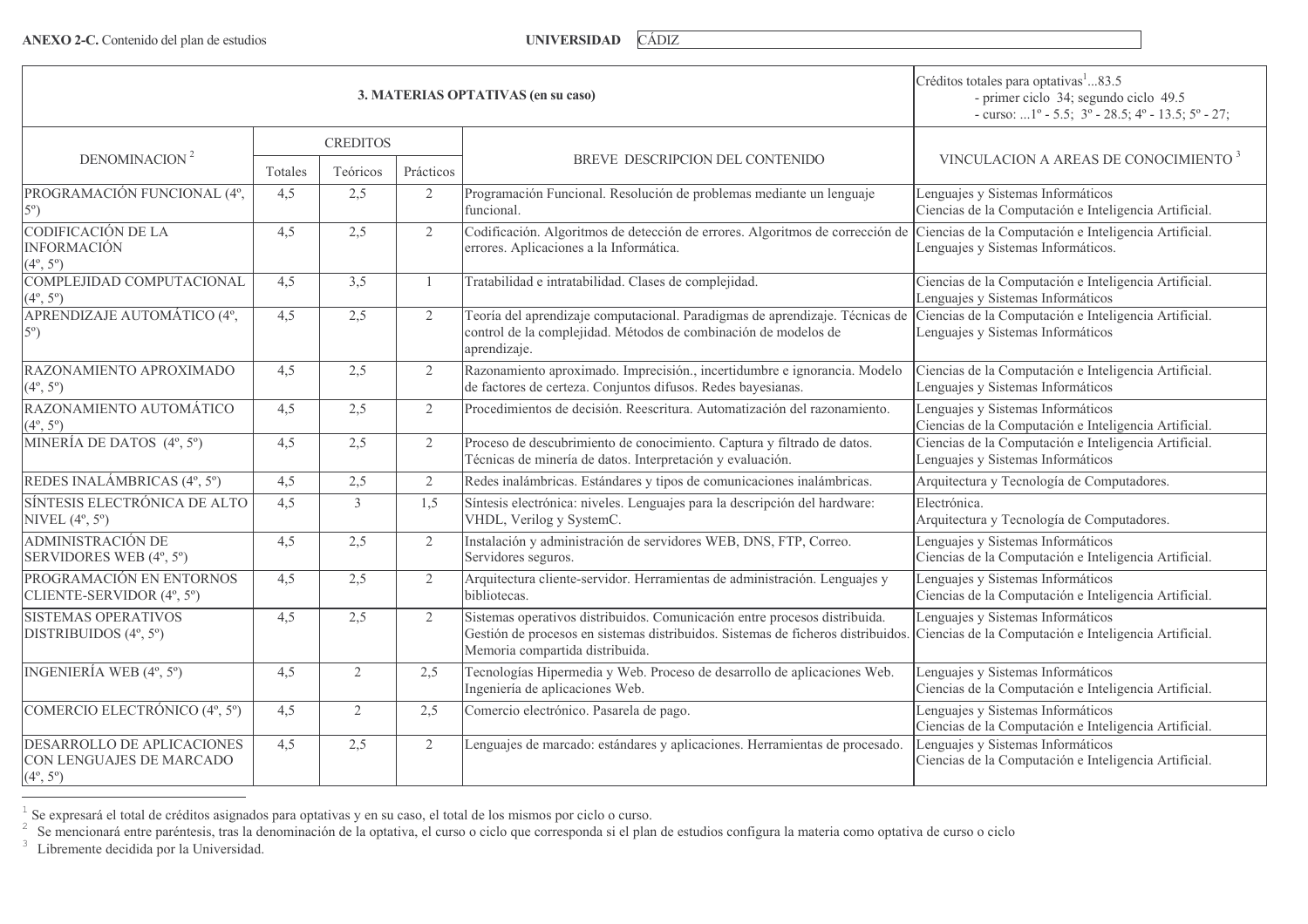|                                                                                            | Créditos totales para optativas <sup>1</sup> 83.5<br>- primer ciclo 34; segundo ciclo 49.5<br>- curso: 1 <sup>o</sup> - 5.5; $3^{\circ}$ - 28.5; $4^{\circ}$ - 13.5; $5^{\circ}$ - 27; |                                                                                                                                                                    |                                                                                            |                                                                                                                                                                                                |                                                                                            |  |
|--------------------------------------------------------------------------------------------|----------------------------------------------------------------------------------------------------------------------------------------------------------------------------------------|--------------------------------------------------------------------------------------------------------------------------------------------------------------------|--------------------------------------------------------------------------------------------|------------------------------------------------------------------------------------------------------------------------------------------------------------------------------------------------|--------------------------------------------------------------------------------------------|--|
|                                                                                            |                                                                                                                                                                                        | <b>CREDITOS</b>                                                                                                                                                    |                                                                                            |                                                                                                                                                                                                |                                                                                            |  |
| DENOMINACION <sup>2</sup>                                                                  | Teóricos<br>Totales                                                                                                                                                                    |                                                                                                                                                                    | Prácticos                                                                                  | BREVE DESCRIPCION DEL CONTENIDO                                                                                                                                                                | VINCULACION A AREAS DE CONOCIMIENTO <sup>3</sup>                                           |  |
| HERRAMIENTAS PARA LA<br><b>MEJORA DE LOS PROCESOS</b><br>SOFTWARE $(4^{\circ}, 5^{\circ})$ | 4,5                                                                                                                                                                                    |                                                                                                                                                                    | 2,5                                                                                        | Modelado del proceso software. Toma de decisiones en los procesos software.<br>Mejora del proceso software.                                                                                    | Lenguajes y Sistemas Informáticos<br>Ciencias de la Computación e Inteligencia Artificial. |  |
| MÉTODOS FORMALES (4°, 5°)                                                                  | 4.5                                                                                                                                                                                    | 2.5                                                                                                                                                                | $\overline{2}$                                                                             | Aplicación de los métodos formales. Especificación formal de sistemas<br>informáticos. Verificación formal: criterios de corrección. Automatización:<br>sistemas de razonamiento automatizado. | Lenguajes y Sistemas Informáticos<br>Ciencias de la Computación e Inteligencia Artificial. |  |
| SISTEMAS EXPERTOS (4°, 5°)<br>2.5<br>$\overline{2}$<br>4.5                                 |                                                                                                                                                                                        | Representación del conocimiento. Sistemas de razonamiento. Adquisición del<br>conocimiento experto. Interfaz de usuario. Aplicaciones de los sistemas<br>expertos. | Ciencias de la Computación e Inteligencia Artificial.<br>Lenguajes y Sistemas Informáticos |                                                                                                                                                                                                |                                                                                            |  |
| <b>PRACTICUM</b>                                                                           | 4,5                                                                                                                                                                                    |                                                                                                                                                                    | 4.5                                                                                        | Prácticas en empresa.                                                                                                                                                                          |                                                                                            |  |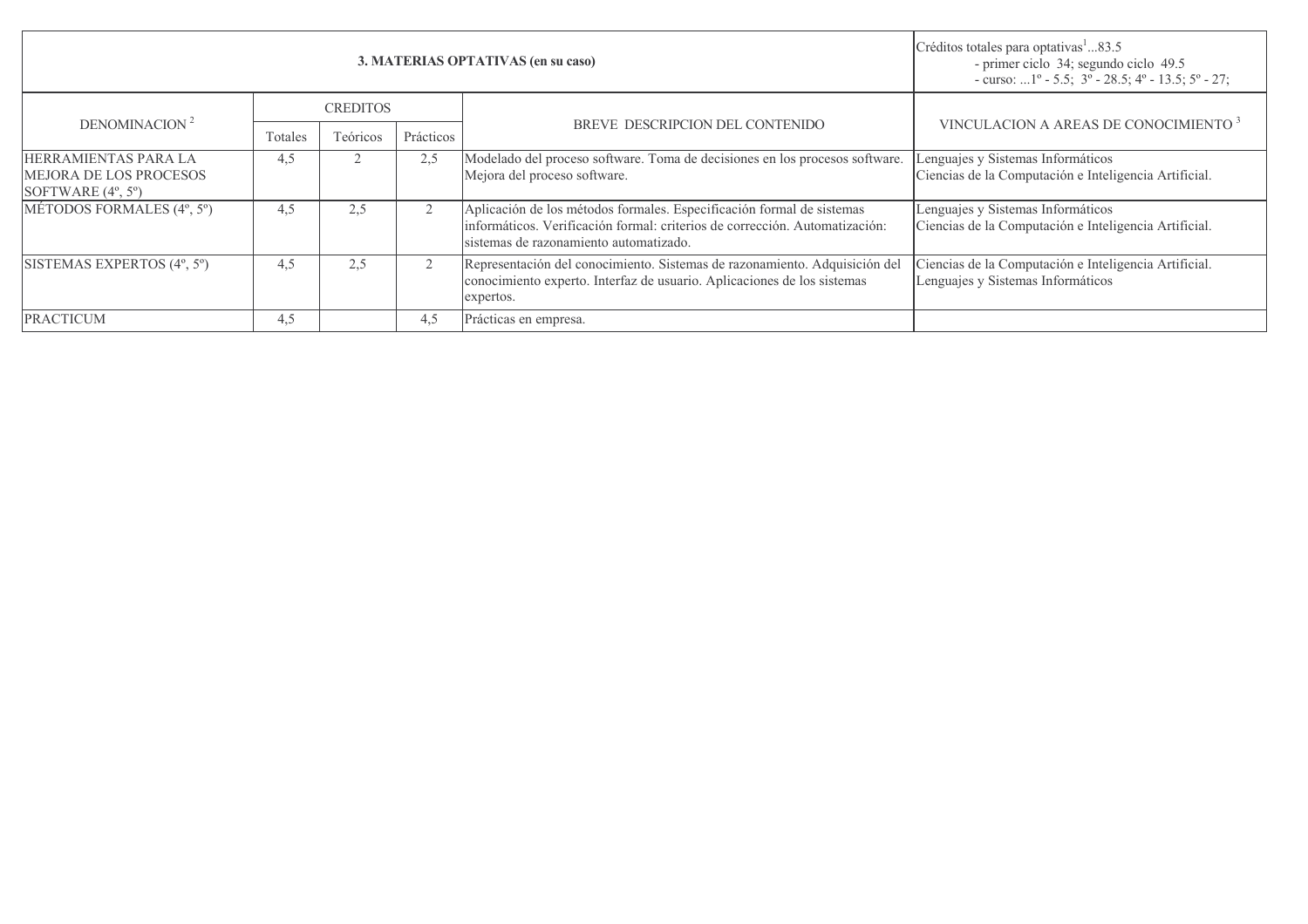Se proponen cuatro perfiles para las optativas de segundo ciclo, que serían los siguientes:

- Informática teórica  $\mathbb{L}$ 
	- Programación Funcional
	- Codificación de la Información
	- Complejidad Computacional  $\mathbf{u}$
	- Métodos formales
- Inteligencia Artificial
	- Aprendizaje Automático
	- Razonamiento Aproximado  $\blacksquare$
	- Razonamiento Automático
	- Minería de Datos
	- Sistemas expertos  $\blacksquare$
- Redes, Arquitectura de Computadores y Sistemas Operativos  $\overline{a}$ 
	- Redes inalámbricas
	- Síntesis electrónica de alto nivel  $\mathbf{u}$  .
	- Administración de servidores web
	- Programación en entornos cliente-servidor
	- Sistemas Operativos Distribuidos
- Desarrollo de Sistemas Software  $\sim$ 
	- Ingeniería web
	- Comercio electrónico
	- Desarrollo de aplicaciones con lenguajes de marcado
	- Herramientas para la mejora de los procesos software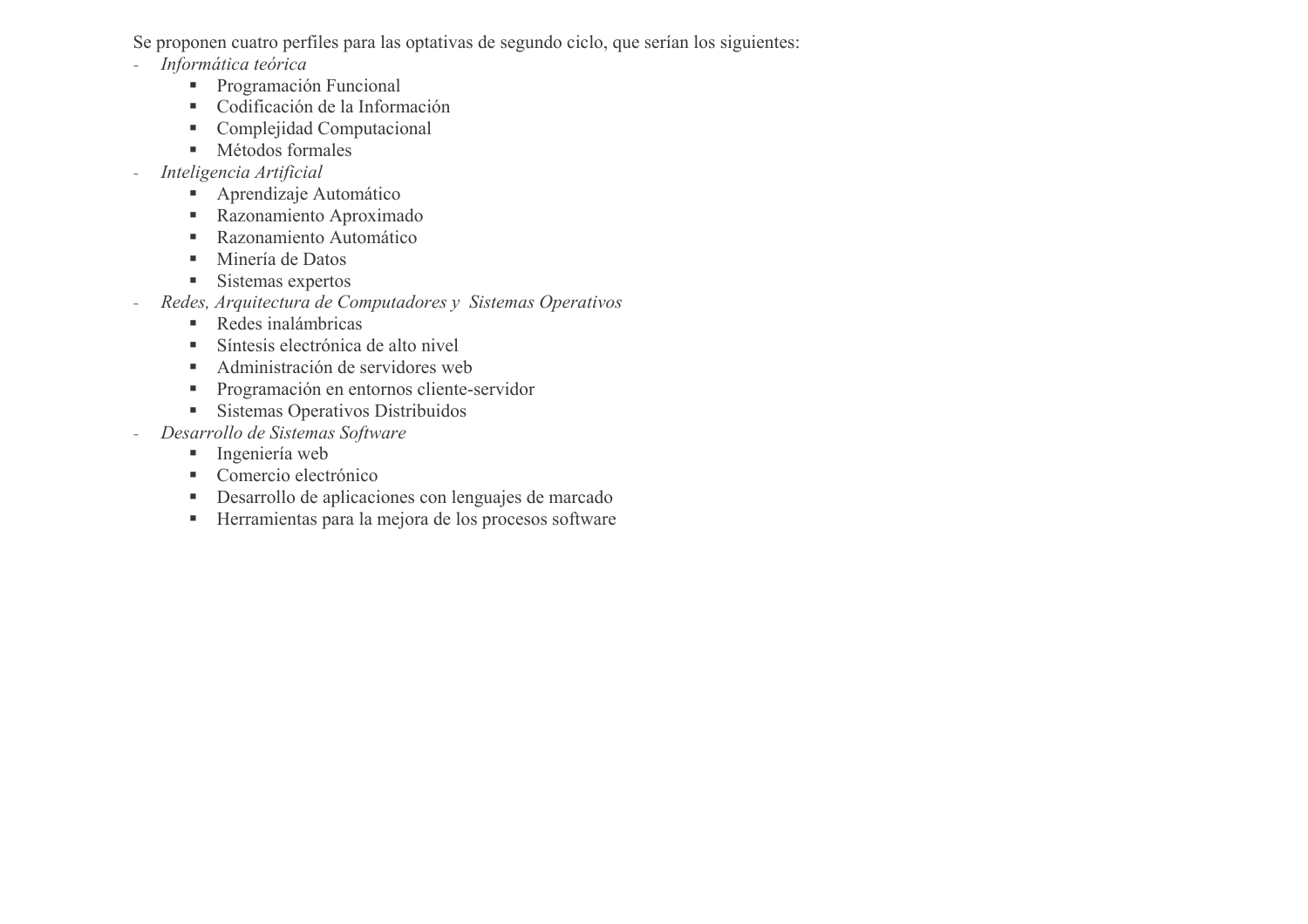|                                                      |         |                 |                | 3. MATERIAS OPTATIVAS (financiadas ITIS)                                                                                                                                                                                                                          |                                                                                            |
|------------------------------------------------------|---------|-----------------|----------------|-------------------------------------------------------------------------------------------------------------------------------------------------------------------------------------------------------------------------------------------------------------------|--------------------------------------------------------------------------------------------|
|                                                      |         | <b>CREDITOS</b> |                |                                                                                                                                                                                                                                                                   |                                                                                            |
| <b>DENOMINACION</b>                                  | Totales | Teóricos        | Prácticos      | BREVE DESCRIPCION DEL CONTENIDO                                                                                                                                                                                                                                   | VINCULACION A AREAS DE CONOCIMIENTO (3)                                                    |
| AUDITORIA INFORMÁTICA (3°)                           | 6       | 3               | $\mathfrak{Z}$ | Métodos para la auditoría informática. Herramientas para la auditoría<br>informática. Normativas.                                                                                                                                                                 | enguajes y Sistemas Informáticos<br>Ciencias de la Computación e Inteligencia Artificial.  |
| DISEÑO DE VIDEOJUEGOS (2°,3°)                        | 6       | 3               | 3              | Técnicas de programación de videojuegos.                                                                                                                                                                                                                          | Lenguajes y Sistemas Informáticos<br>Ciencias de la Computación e Inteligencia Artificial. |
| INFORMÁTICA DOCUMENTAL (2°,3°)                       | 6       | 3               | $\mathfrak{Z}$ | Organización de la información no estructurada. Tecnología y métodos<br>de gestión basados en documentos. Publicación electrónica.                                                                                                                                | Ciencias de la Computación e Inteligencia Artificial.<br>Lenguajes y Sistemas Informáticos |
| INFORMÁTICA GRÁFICA(2°,3°)                           | 5       | $\mathcal{E}$   | $\overline{2}$ | Sistemas gráficos por ordenador, componentes y aplicaciones.<br>Algoritmos de representación bidimensional. Introducción al modelado y<br>representación tridimensional. Transformaciones geométricas y de<br>visualización. Tratamiento del color e iluminación. | Lenguajes y Sistemas Informáticos<br>Ciencias de la Computación e Inteligencia Artificial. |
| ADMINISTRACIÓN DE SISTEMAS DE<br>BASES DE DATOS (3°) | 6       | 1.5             | 4.5            | Funciones de Administración de un Sistema de Bases de Datos:<br>integridad, seguridad, eficiencia. Implementación y gestión de un<br>Sistema Gestor de Bases de Datos. Bases de Datos Distribuidas.                                                               | Ciencias de la Computación e Inteligencia Artificial.<br>Lenguajes y Sistemas Informáticos |
| MÉTODOS DE COMPRESIÓN DE LA<br>INFORMACIÓN(2°,3°)    | 6       | $\mathcal{E}$   | 3              | Canales. Fuentes. Compresión con y sin pérdida. Compresión de Audio.<br>Compresión de Imágenes. Algoritmos de compresión.                                                                                                                                         | Ciencias de la Computación e Inteligencia Artificial.<br>Lenguajes y Sistemas Informáticos |
| PROCESAMIENTO DE<br>IMÁGENES $(2^{\circ},3^{\circ})$ | 6       | 1.5             | 4.5            | Algoritmos y técnicas para el procesamiento de imágenes.                                                                                                                                                                                                          | Ciencias de la Computación e Inteligencia Artificial.<br>Lenguajes y Sistemas Informáticos |
| DISEÑO E INTERCONEXIÓN DE<br>REDES $(3^{\circ})$     | 6       | $\overline{3}$  | $\mathfrak{Z}$ | Diseño de Redes. Mantenimiento de Redes. Interconectividad de Redes.<br>Integración de Redes de Voz. Intranets.                                                                                                                                                   | Arquitectura y Tecnología de Computadores.                                                 |
| DISPOSITIVOS PERIFÉRICOS. (2°,3°)                    | 6       | 3               | 3              | Periféricos: interconexión con los procesadores. Estándares de<br>comunicación. Periféricos Standard. Diseño de dispositivos periféricos.                                                                                                                         | Electrónica.<br>Arquitectura y Tecnología de Computadores.                                 |
| CONTROL DE CALIDAD Y<br>FIABILIDAD (2°,3°)           | 6       | 3               | 3              | Control de Calidad y Fiabilidad                                                                                                                                                                                                                                   | Estadística e Investigación Operativa.                                                     |
| <b>SISTEMAS LINEALES EN</b><br>INFORMÁTICA (2°,3°)   | 6       | 1.5             | 4.5            | Sistemas Lineales en Informática                                                                                                                                                                                                                                  | Matemática Aplicada.                                                                       |
| CONTROL POR COMPUTADOR (2°,3°)                       | 6       | 3               | $\mathfrak{Z}$ | El computador como elemento de control. Adquisición y Distribución de Ingeniería de Sistemas y Automática.<br>señales. Modelado y simulación de procesos.                                                                                                         |                                                                                            |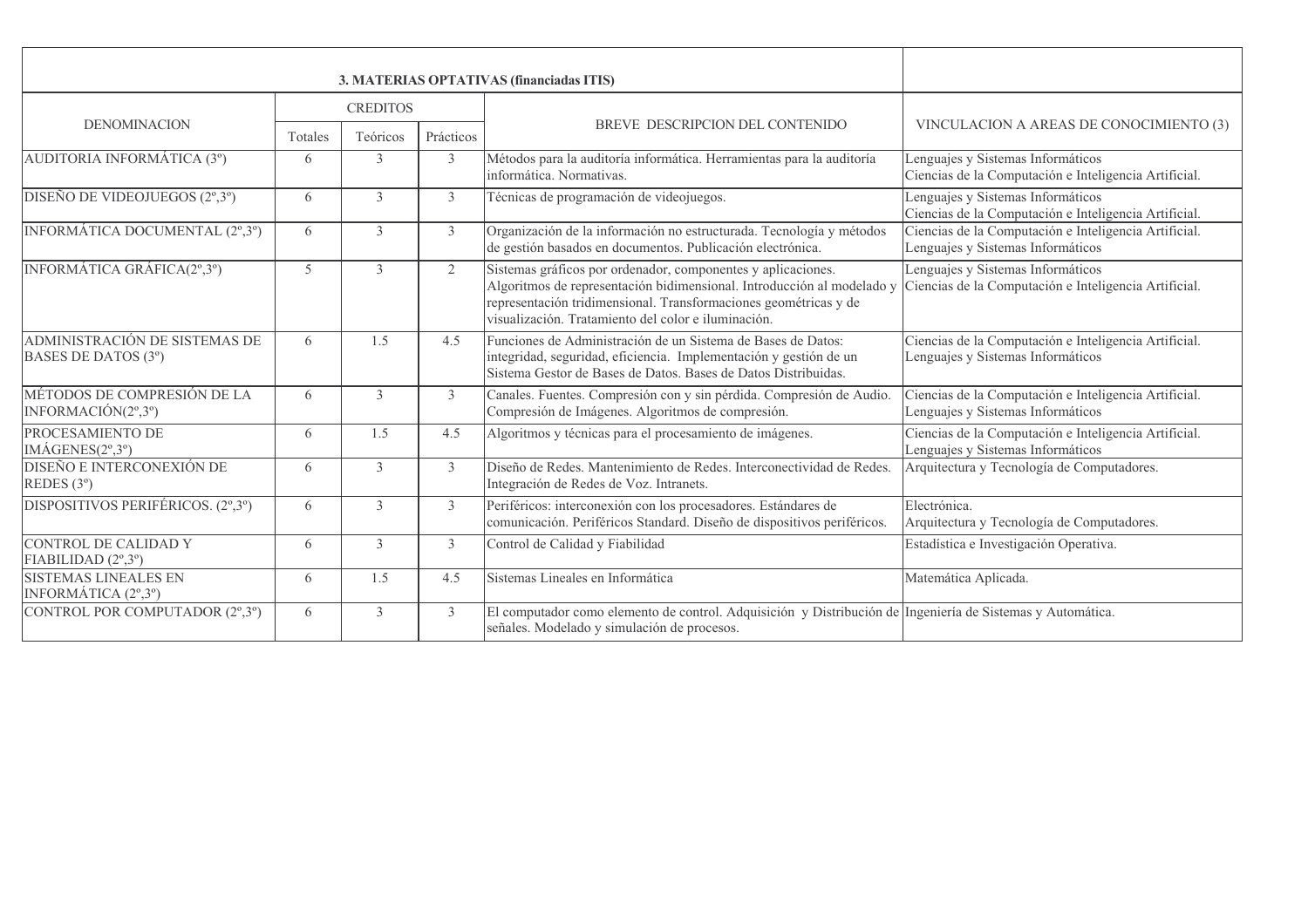|                                                                |         |                 |                | 3. MATERIAS OPTATIVAS (Financiadas ITIG)                                                                                                                                                                                                         |                                                                                             |
|----------------------------------------------------------------|---------|-----------------|----------------|--------------------------------------------------------------------------------------------------------------------------------------------------------------------------------------------------------------------------------------------------|---------------------------------------------------------------------------------------------|
|                                                                |         | <b>CREDITOS</b> |                |                                                                                                                                                                                                                                                  |                                                                                             |
| <b>DENOMINACION</b>                                            | Totales | Teóricos        | Prácticos      | BREVE DESCRIPCION DEL CONTENIDO                                                                                                                                                                                                                  | VINCULACION A AREAS DE CONOCIMIENTO (3)                                                     |
| HERRAMIENTAS DE DESARROLLO<br>RÁPIDO DE APLICACIONES. (2°,3°)  | 5       | $\overline{2}$  | $\mathfrak{Z}$ | Herramientas visuales. Programación orientada a eventos. Sistemas de<br>ayudas. Bibliotecas dinámicas. Diseño de controles.                                                                                                                      | Lenguajes y Sistemas Informáticos.<br>Ciencias de la Computación e Inteligencia Artificial. |
| INTRODUCCIÓN A LA INTELIGENCIA<br>ARTIFICIAL (2°,3°)           | 5,5     | 2.5             | $\overline{3}$ | Representación del Conocimiento. Búsqueda heurística. Inferencia y<br>solución de problemas. Entornos de Inteligencia Artificial.                                                                                                                | Ciencias de la Computación e Inteligencia Artificial.<br>Lenguajes y Sistemas Informáticos. |
| PROGRAMACIÓN LÓGICA. (2°,3°)                                   | 5       | 2.5             | 2.5            | El paradigma de la programación declarativa. Programación Lógica.<br>Lenguaje de Programación Lógica. Lenguajes de descripción de bases de Lenguajes y Sistemas Informáticos.<br>datos y Lenguajes de 4ª Generación. Otros métodos y tendencias. | Ciencias de la Computación e Inteligencia Artificial.                                       |
| PROGRAMACIÓN CONCURRENTE Y<br>DISTRIBUIDA. (2°,3°)             | 5       | 2.5             | 2.5            | Programación concurrente. Programación distribuida. Programación<br>paralela.                                                                                                                                                                    | Lenguajes y Sistemas Informáticos<br>Ciencias de la Computación e Inteligencia Artificial.  |
| PROGRAMACIÓN MATEMÁTICA Y<br>TÉCNICAS DE OPTIMIZACIÓN. (2°,3°) | 5.5     | 3               | 2.5            | Programación Lineal y Entera                                                                                                                                                                                                                     | Estadística e Investigación Operativa.                                                      |
| MICROPROCESADORES Y<br>MICROCONTROLADORES (2°,3°)              | 5.5     | 3               | 2.5            | Microprocesadores, microcontroladores y procesadores DSP. Sistemas<br>basados en los mismos. Aplicaciones. Programación en ensamblador y<br>técnicas de programación a bajo nivel.                                                               | Ingeniería de Sistemas y Automática.<br>Arquitectura y Tecnología de Computadores           |
| ARQUITECTURAS AVANZADAS DE<br>COMPUTADORES. (2°,3°)            | 6       | 3               | $\mathfrak{Z}$ | Arquitecturas avanzadas de procesadores y ordenadores. Sistemas<br>paralelos. Sistemas multiprocesadores.                                                                                                                                        | Arquitectura y Tecnología de Computadores                                                   |
| INSTALACIÓN Y MANTENIMIENTO<br>DE EQUIPOS INFORMÁTICOS (1º,3º) | 5.5     | 2.5             | $\mathfrak{Z}$ | Instalación, diagnóstico y mantenimiento preventivo y correctivo de<br>equipos informáticos. Sistemas de alimentación ininterrumpida.                                                                                                            | Ingeniería de Sistemas y Automática.                                                        |
| INGLÉS TÉCNICO. (1°,3°)                                        | 5.5     | $\mathfrak{Z}$  | 2.5            | Especificidad de la Lengua Inglesa en sus manifestaciones y aspectos<br>técnicos relacionados con la informática.                                                                                                                                | Filología Inglesa                                                                           |
| LÓGICA MATEMÁTICA. (1°,3°)                                     | 5.5     | $\mathfrak{Z}$  | 2.5            | Lógica de proposiciones, de predicados y lógica borrosa.                                                                                                                                                                                         | Matemática Aplicada.                                                                        |
| DESARROLLO DE APLICACIONES<br>INFORMÁTICAS MULTIMEDIA. (2°,3°) | 5       | $\overline{2}$  | $\mathfrak{Z}$ | Metodología y técnicas de desarrollo multimedia. Interacción Persona-<br>Ordenador. Formatos de ficheros y de compresión.                                                                                                                        | Lenguajes y Sistemas Informáticos.<br>Ciencias de la Computación e Inteligencia Artificial. |
| <b>SEGURIDAD EN SISTEMAS</b><br>INFORMÁTICOS. (2°,3°)          | 5       | 3               | $\overline{2}$ | Criptosistemas, aplicaciones informáticas: seguridad en sistemas<br>operativos, bases de datos y redes de ordenadores.                                                                                                                           | Ciencias de la Computación e Inteligencia Artificial.<br>Lenguajes y Sistemas Informáticos. |
| PROGRAMACIÓN EN INTERNET (2°,3°)                               | 5       | 3               | $\overline{2}$ | Internet: Estructura y servicios. Intercambio de datos. Desarrollo de<br>aplicaciones Web. Administración de un servidor Web.                                                                                                                    | Lenguajes y Sistemas Informáticos<br>Ciencias de la Computación e Inteligencia Artificial   |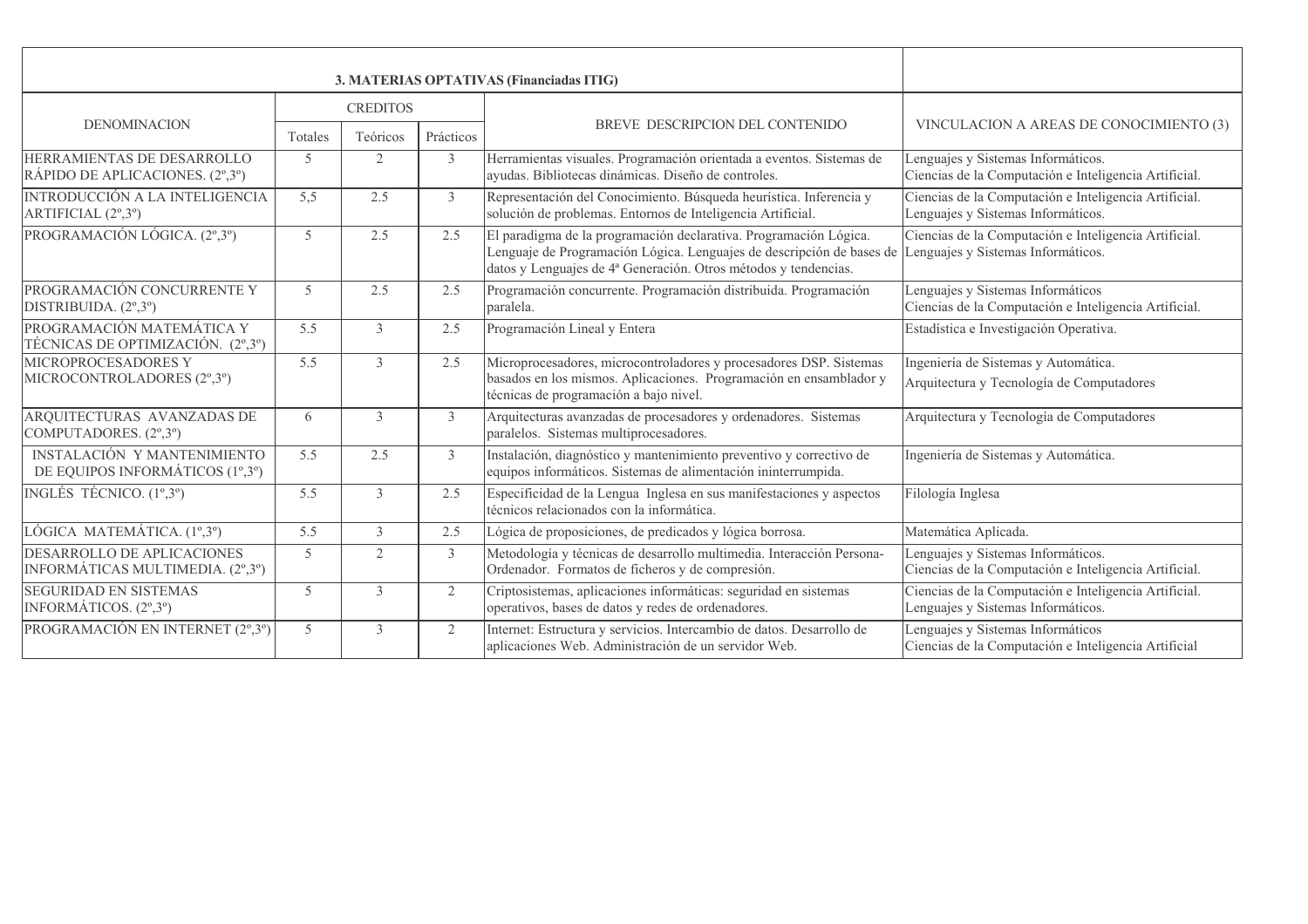## ANEXO 3: ESTRUCTURA GENERAL Y ORGANIZACION DEL PLAN DE ESTUDIOS

UNIVERSIDAD:

CADIZ

# **I. ESTRUCTURA GENERAL DEL PLAN DE ESTUDIOS**

1.- PLAN DE ESTUDIOS CONDUCENTE A LA OBTENCION DEL TITULO OFICIAL DE

# INGENIERO EN INFORMÁTICA

2.-ENSENANZAS DE

PRIMER Y SEGUNDO

 $CICLO(2)$ 

3.-CENTRO UNIVERSITARIO RESPONSABLE DE LA ORGANIZACIÓN DEL PLAN DE ESTUDIOS

ESCUELA SUPERIOR DE INGENIERÍA DE CÁDIZ

**4.-CARGA LECTIVA GLOBAL** 

 $355.5$ 

CREDITOS (4)

# Distribución de los créditos

| <b>CICLO</b>      | <b>CURSO</b>   | <b>MATERIAS</b><br><b>TRONCALES</b> | <b>MATERIAS</b><br><b>OBLIGATORIAS</b> | <b>MATERIAS</b><br><b>OPTATIVAS</b><br>(6) | <b>CREDITOS LIBRE</b><br><b>CONFIGURACION (5)</b> | <b>TRABAJO FIN</b><br>DE CARRERA | <b>TOTALES</b> |
|-------------------|----------------|-------------------------------------|----------------------------------------|--------------------------------------------|---------------------------------------------------|----------------------------------|----------------|
|                   |                |                                     |                                        |                                            |                                                   |                                  |                |
|                   | $1^{\circ}$    | $46,5 + 4,5$ A                      | 19.5                                   | 5,5                                        | $\overline{\phantom{0}}$                          | $\overline{\phantom{a}}$         | 76             |
| $1^{\circ}$ CICLO |                |                                     |                                        |                                            |                                                   |                                  |                |
|                   | $2^{\circ}$    | $40.5 + 9$ A                        | 12                                     | $\overline{\phantom{a}}$                   | 14                                                | $\overline{\phantom{a}}$         | 75,5           |
|                   |                |                                     |                                        |                                            |                                                   |                                  |                |
|                   | 3 <sup>o</sup> | $\overline{0}$                      | 30                                     | 28,5                                       | 11                                                | $\overline{\phantom{a}}$         | 69,5           |
| 2º CICLO          | $4^{\circ}$    | 40.5                                | 7,5                                    | 13,5                                       | 7                                                 |                                  | 68,5           |
|                   |                |                                     |                                        |                                            |                                                   |                                  |                |
|                   | $5^{\circ}$    | 28.5                                | 7,5                                    | 27                                         | $\overline{4}$                                    | 9 (troncales)                    | 67             |
|                   |                |                                     |                                        |                                            |                                                   |                                  |                |
|                   | <b>TOTAL</b>   | $156+13,5A$                         | 76,5                                   | 74,5                                       | 36                                                |                                  | 355,5          |

(1) Se indicará lo que corresponda.

(2) Se indicará lo que corresponda según art.4° del R.D. 1497/87(de 1° ciclo; de 1° y 2° ciclo; de sólo 2° ciclo) y las previsiones del R.D. de directrices generales propias del título de que se trate.

(3) Se indicará el Centro Universitario, con expresión de la norma de creación del mismo o de la decisión de la Administración correspondiente por la que se autoriza la impartición de las enseñanzas por dicho Centro.

(4) Dentro de los límites establecidos por el R.D. de directrices generales propias de los planes de estudios del título de que se trate.

(5) Al menos el 10% de la carga lectiva "global".

(6) Los créditos cursados en exceso por materias optativas se computarán por créditos de libre configuración.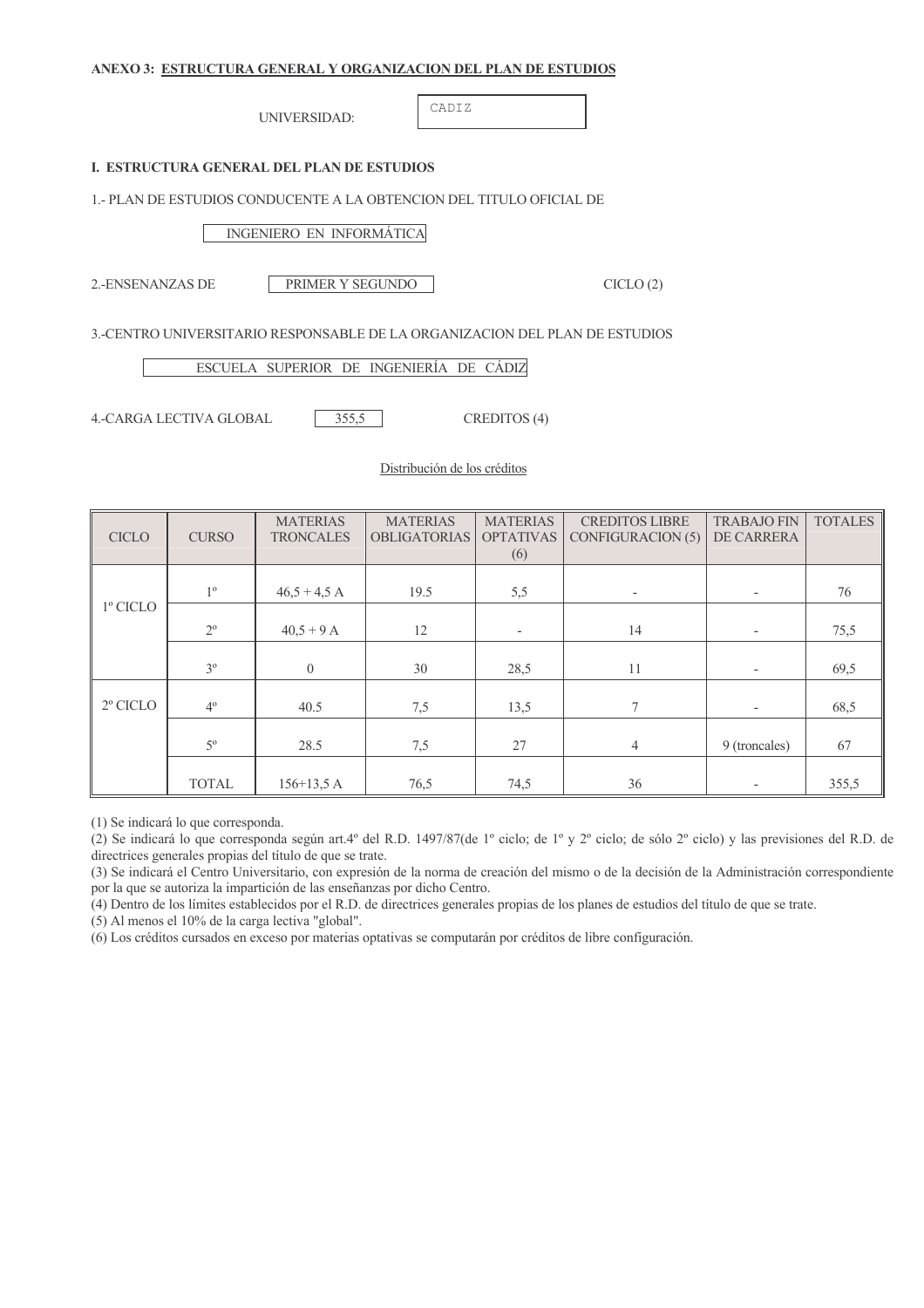- $5<sub>1</sub>$ SE EXIGE TRABAJO O PROYECTO FIN DE CARRERA, O EXAMEN O PRUEBA GENERAL NECESARIA PARA OBTENER EL TITULO (6) SI
- SI SE OTORGAN, POR EQUIVALENCIA, CREDITOS A: 6.

PRACTICAS DE EMPRESA, INSTITUCIONES PUBLICAS O PRIVADAS, ETC. (a)  $(7)$  SI

- TRABAJOS ACADEMICAMENTE DIRIGIDOS E INTEGRADOS EN EL PLAN DE ESTUDIOS  $S<sub>I</sub>$
- **SI** ESTUDIOS REALIZADOS EN EL MARCO DE CONVENIOS INTERNACIONALES SUSCRITOS POR
- LA UNIVERSIDAD (b)
- NO OTRAS ACTIVIDADES

- EXPRESION, EN SU CASO, DE LOS CREDITOS OTORGADOS...... Hasta 9 - EXPRESION DEL REFERENTE DE LA EQUIVALENCIA (8)

- OPTATIVAS DE DIEZ HORAS POR CRÉDITO E INDISTINTAMENTE TEÓRICOS Y PRÁCTICOS. (a) Un crédito equivale a 30 horas de estancia. (b) Equivalencia según convenio.

 $7.$ AÑOS ACADEMICOS EN QUE SE ESTRUCTURA EL PLAN, POR CICLOS (9)

 $-1^\circ$  CICLO 3 AÑOS

8.

 $-2^{\circ}$  CICLO 2 AÑOS

TOTAL<sup>(\*)</sup> AÑO **TEORICOS** PRACTICOS/CLINICOS

DISTRIBUCION DE LA CARGA LECTIVA GLOBAL POR AÑO ACADEMICO

| ACADEMICO |       |              |              |
|-----------|-------|--------------|--------------|
| Primero   | 76    | 38           | 38           |
| Segundo   | 61.5  | 34           | 27,5         |
| Tercero   | 58.5  | 26           | 32.5         |
| Cuarto    | 61.5  | 31.5         | 28,5         |
| Quinto    | 63    | 27           | 36           |
| Totales   | 320.5 | $156,5$ (**) | $162,5$ (**) |
|           |       |              |              |

(\*) No se incluyen los Créditos de Libre Elección.

(\*\*) Las cifras de estas columnas son aproximadas pues dependen de las asignaturas optativas elegidas por los alumnos.

(6). Sí o No. Es decisión potestativa de la Universidad. En caso afirmativo, se consignarán los créditos en el precedente cuadro de distribución de los créditos de la carga lectiva global.

LIBRE ELECCIÓN

36

(7). Sí o No. Es decisión potestativa de la Universidad. En el primer caso se especificará la actividad a la que se otorgan créditos por equivalencia.

(8). En su caso, se consignará "materias troncales", "obligatorias", "optativas", "trabajo fin de carrera", etc, así como la expresión del número de horas atribuido, por equivalencia a cada crédito, y el carácter teórico o práctico de éste.

(9). Se expresará lo que corresponda según lo establecido en la directriz general segunda del R.D. de directrices generales propias del título de que se trate.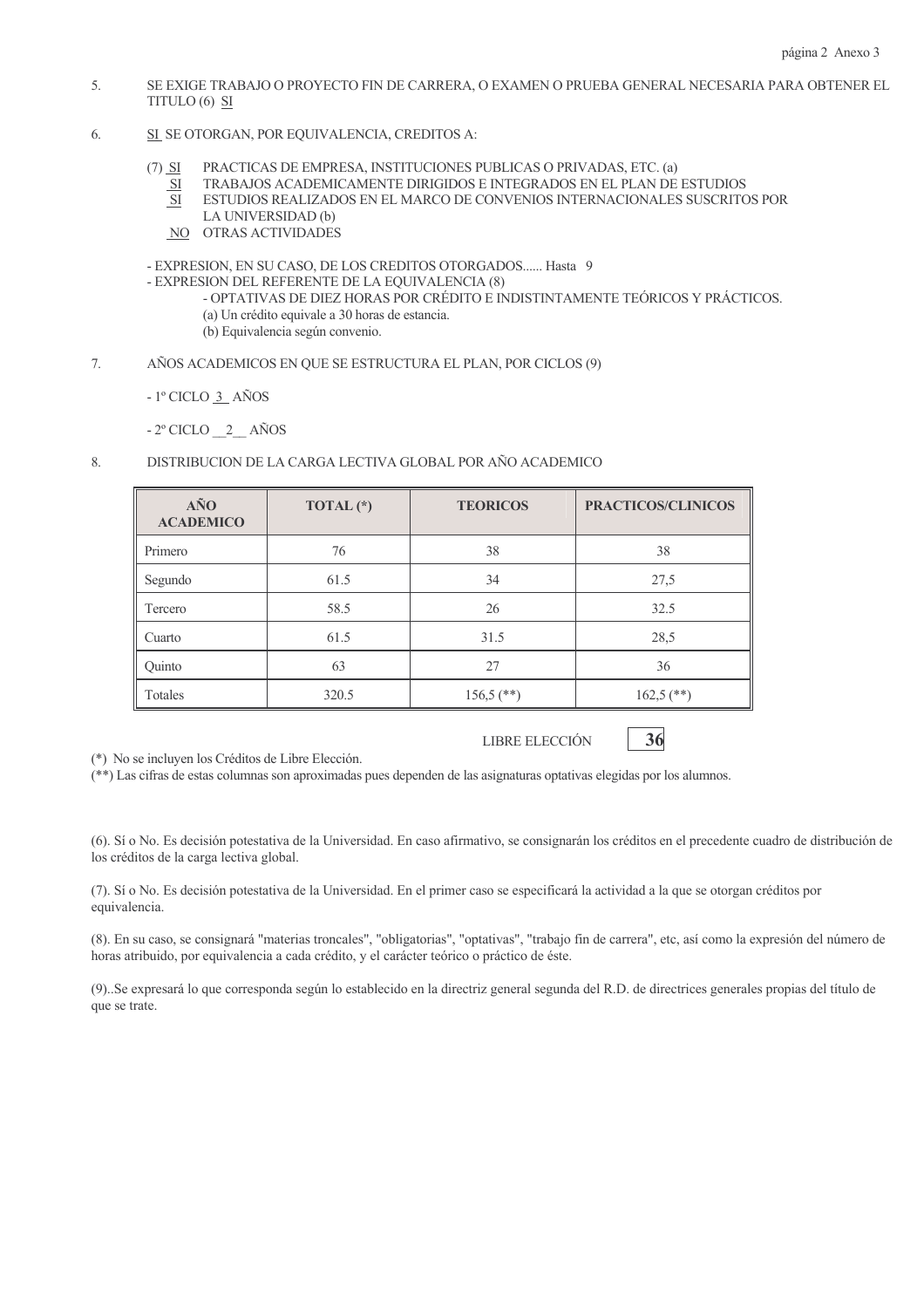# 1.a) RÉGIMEN DE ACCESO: No procede.

# 1.b) ORDENACIÓN TEMPORAL EN EL APRENDIZAJE:

# **Primer Curso**

| Primer Cuatrimestre (37,5 créditos)   |          | Segundo Cuatrimestre (38.5 créditos)    |          |
|---------------------------------------|----------|-----------------------------------------|----------|
| Asignatura                            | Créditos | Asignatura                              | Créditos |
| Fundamentos Físicos de la Informática |          | Estructura y Tecnología de Computadores |          |
| Matemática Discreta                   |          | Metodología de la Programación          |          |
| Cálculo                               |          | Estructura de Datos I                   |          |
| Introducción a la Programación        | 7.5      | Algebra                                 |          |
| Fundamentos de Sistemas Digitales     |          | Principios de Electrónica               |          |
| Informática General                   |          | Optativa de 1 <sup>°</sup>              |          |

| Créditos | Libre Elección | Créditos totales |
|----------|----------------|------------------|
|          |                |                  |

# **Segundo Curso**

| Primer Cuatrimestre (30 créditos)        |          | Segundo Cuatrimestre (31.5 créditos) |             |
|------------------------------------------|----------|--------------------------------------|-------------|
| Asignatura                               | Créditos | Créditos<br>Asignatura               |             |
| Teoría de Autómatas y Lenguajes Formales | 4.5      | Modelos de computación               | 4.5         |
| Análisis y Diseño de Algoritmos I        | 4.5      | Análisis y Diseño de Algoritmos II   | 4.1         |
| Sistemas Operativos I                    |          | Sistemas Operativos II               |             |
| Estructura de Datos II                   |          | Programación Orientada a Objetos     |             |
| Estadística y Probabilidad I             | 4.5      | Estadística y Probabilidad II        | $4^{\star}$ |
| Métodos Numéricos                        | 4.5      | Diseño de Computadores               |             |

| <b>Tréditos</b> | Libre Elección | Créditos totales |
|-----------------|----------------|------------------|
|                 |                |                  |

# **Tercer Curso**

| Primer Cuatrimestre (36,5 créditos) |          | Segundo Cuatrimestre (22 créditos)    |          |
|-------------------------------------|----------|---------------------------------------|----------|
| Asignatura                          | Créditos | Asignatura                            | Créditos |
| Ingeniería de Software              |          | Administración de Sistemas Operativos |          |
| Bases de Datos                      |          | Optativa                              |          |
| Traductores                         | 7.5      | Optativa                              |          |
| Redes                               |          | Optativa                              |          |
| Optativa                            |          |                                       |          |
| Optativa                            |          |                                       |          |

| <b>Tréditos</b> | Libre Elección | Créditos totales |
|-----------------|----------------|------------------|
|                 |                |                  |

# **Cuarto Curso**

| Primer Cuatrimestre (30 créditos)     |              | Segundo Cuatrimestre (31,5 créditos) |          |
|---------------------------------------|--------------|--------------------------------------|----------|
| Asignatura                            | Créditos     | Asignatura                           | Créditos |
| Inteligencia Artificial I             | 4,5          | Inteligencia Artificial II           | 4.5      |
| Ingeniería de Requisitos              |              | Diseño de Sistemas Software          |          |
| Arquitectura de Computadores I        | 4,5          | Arquitectura de Computadores II      | 4,5      |
| Tecnología avanzada de Bases de Datos | <sub>n</sub> | Procesadores de lenguajes I          |          |
| Optativa                              |              | Reconocimiento de Patrones           |          |
| Optativa                              |              | Optativa                             |          |

| <sup>c</sup> réditos | Libre Elección | Créditos totales |
|----------------------|----------------|------------------|
|                      |                | ሬሪ ረ             |